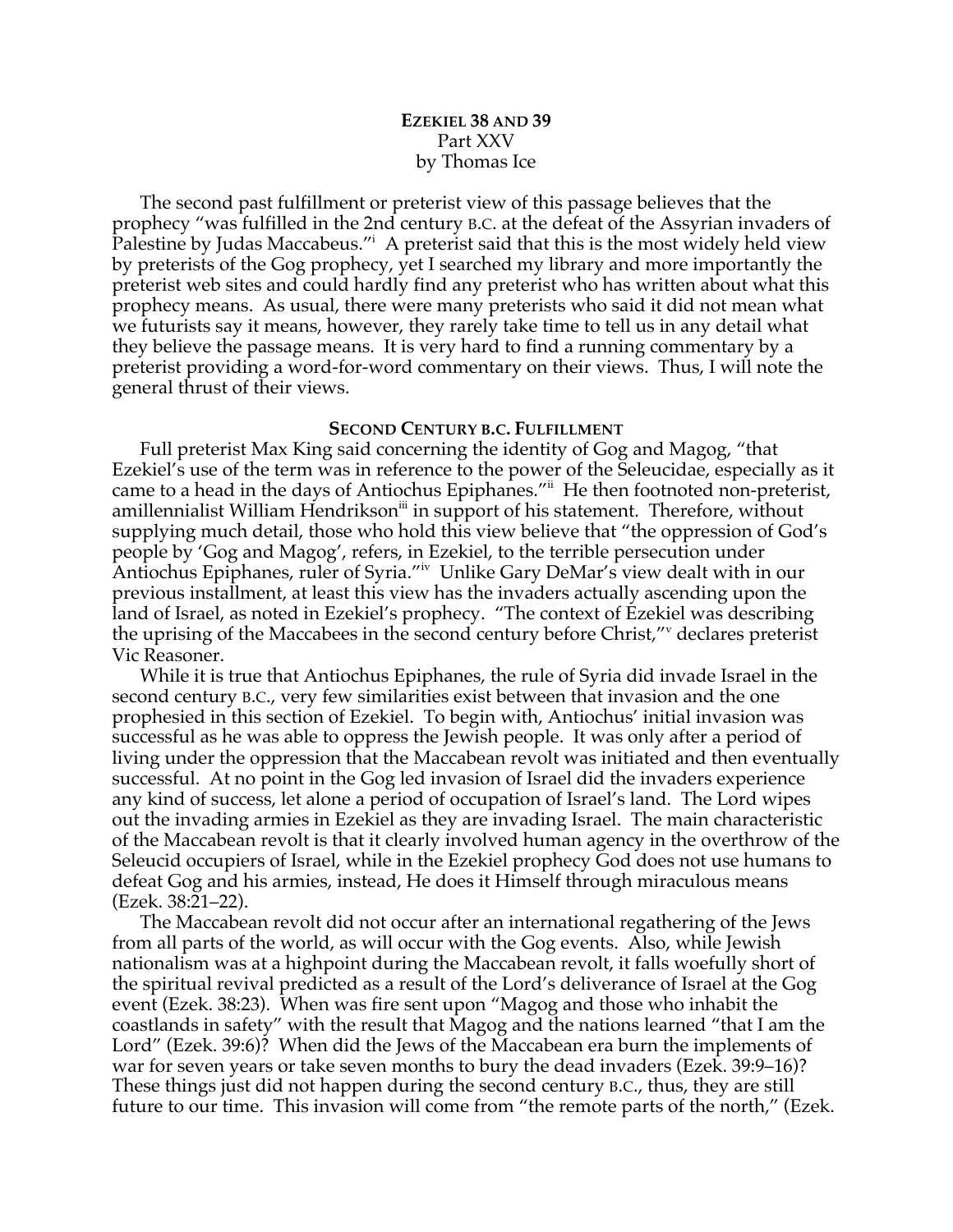38:15) not from the near north, which is where Syria is located. Ezekiel says the invasion will occur "in the latter years" (Ezek. 38:8) and "in the last days" (Ezek. 38:16). If the Maccabean view were correct then that would have been about 2,200 years ago, in the middle of history not at the end or in the last days.

Interestingly, the campaign of Gog and Magog is widely held by modern Orthodox Jews to be a future event. If it had in reality been fulfilled in the second century one would think that such a view would be recognized by the Jewish rabbis from that time until our present. Instead, the details of this famous battle have not yet been fulfilled in the past but await a future fulfillment.

### **PRETRIBULATIONAL VIEW**

As I shift the discussion away from past fulfillment views to those holding to future fulfillment of Gog's invasion, the first view we encounter is the one that believes this event will take place before the tribulation. Most who hold this view tend to think that the invasion will take place after the rapture but before the tribulation begins, during the interval of time which could be a time of days, weeks, months or even a few years. Some who hold this view also think it is possible that this event could take place before the rapture.

This view is the one that I think makes the best sense, even though I think there are a few problems with this view that I have not yet found satisfactory answers. In fact, the timing of this prophetic event is one that I am least confident about when compared with the timing of other events within God's prophetic plan. I am not one hundred percent satisfied with any of the possible positions regarding the time of fulfillment of this battle. However, at this point in my studies I am firmly in the pretribulational camp, even though I still have questions.

If one were to compile a survey about 25 years ago of the timing views of futurists concerning Ezekiel 38 and 39 the leading view would have clearly been the one that this event will take place around the middle of the tribulation. Leading prophecy teachers at that time clearly held this view such as Hal Lindsey, John Walvoord, J. Dwight Pentecost, and Charles Ryrie. However, I would say that today the most widely held view among prophecy teachers today would be the pretribulational view of Gog and Magog. Some who hold this view include Chuck Smith, Chuck Missler, Arnold Fruchtenbaum, Randall Price, Tim LaHaye, and Joel Rosenberg. What are some reasons that support this view?

First, Fruchtenbaum describes the pretribulational view as follows:

that the Russian invasion will occur before the Tribulation actually begins. From the text of Ezekiel 38:1–39:16, this view arrives at certain conclusions. *First*, Israel is established before the Tribulation and is dwelling securely. *Second*, the Russian confederacy invades Israel during this time of security before the Tribulation. *Third*, the confederacy is destroyed in Israel before the Tribulation.<sup>vi</sup>

This view places an emphasis upon the fact that the nation of Israel at the time of the invasion is one that has been gathered back from the nations who were scattered as a result of the sword (Ezek. 38:8, 12). This would mean that the nation, at the time of the invasion, has just returned to the land of Israel, which had been sent into exile by the sword, which would be the Roman invasions of A.D. 70 and A.D. 135. This is the current situation of the present state of Israel. Fruchtenbaum tells us: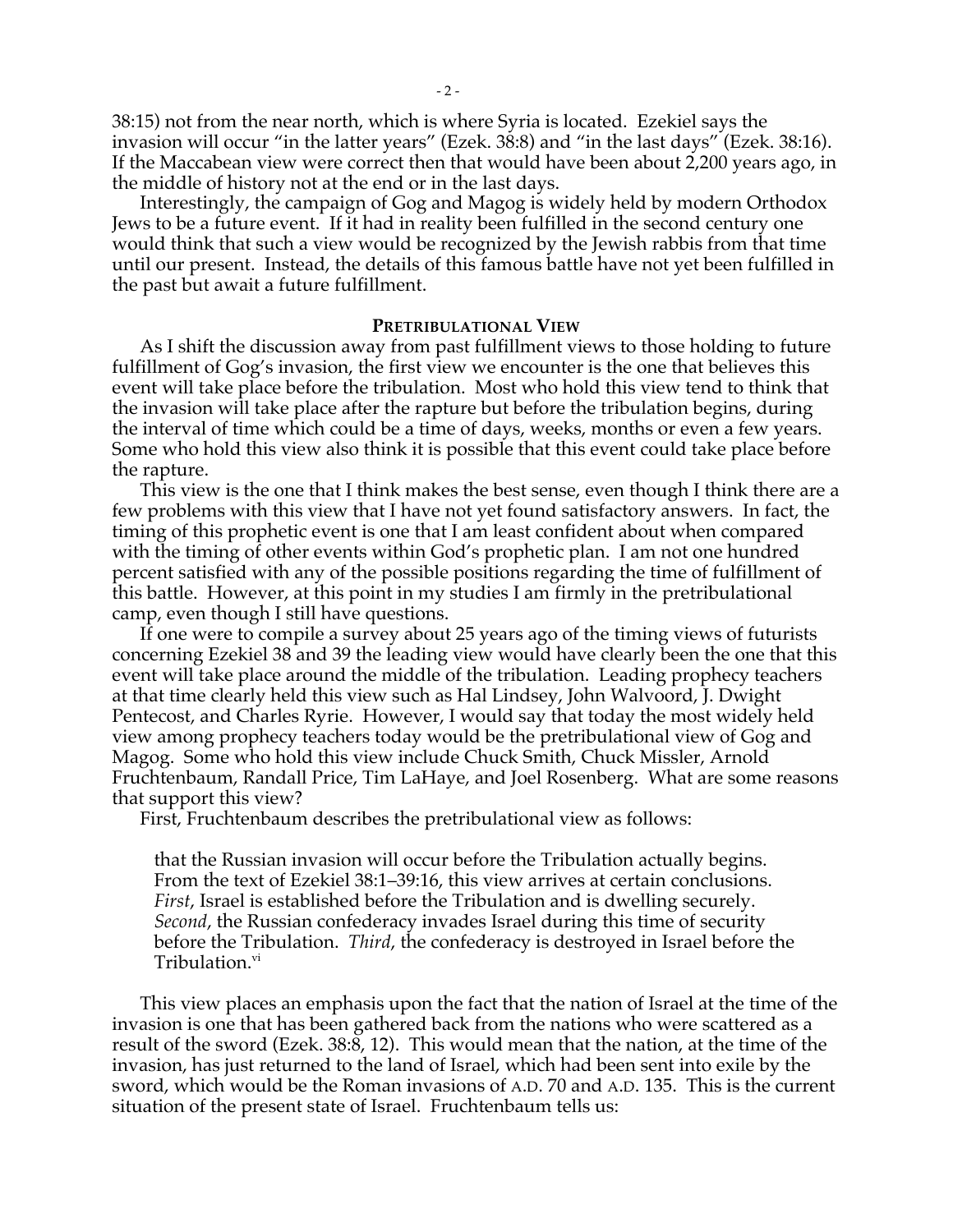After 1900 years, 46 invasions, and the War of Independence, the Land is Jewish again and free from foreign domination. This nation is gathered from many nations and peoples (38:8, 12). The Jews in Israel today come from 80– 90 different nations. The continual waste places are now inhabited (38:8, 12). The Israelis today are rebuilding the ancient places and turning them into modern towns and cities.<sup>vii</sup>

Perhaps the strongest argument for this view relates to the fact that if this event is pretribulational then there would be time for the seven months to bury the dead (Ezek. 39:12) and the seven years to burn the implements of war (Ezek. 39:9). Again Fruchtenbaum explains:

Putting this invasion in the *beginning of the Tribulation* presents no real problem with the seven months, but it does have problems with the seven years. This would put it at a time when Israel would be in flight and would not have time to finish the burning of the weapons. . . . the *before the Tribulation view* is the only one which has no problems with either the seven months or the seven years. The Jews continue to dwell in the Land after this invasion and remain there until the middle of the Tribulation. Hence, the seven months of burial is no problem. The seven years also create no problem since they would begin before the Tribulation and can extend as far as the middle of the Tribulation if at all necessary. According to this view, this invasion must take place at least 3½ years or more before the Tribulation starts.<sup>viii</sup>

Pretribulational advocate Randall Price, has a little different twist on the seven year burning period when he says:

if the "seven years" during which Israel will burn the weapons of these nations is the "seven years" of the Tribulation (Daniel 9:27; Revelation 11:2), then this, along with the burial ground of Gog and the slain multitude (Ezekiel 39:11-16) will serve as a witness throughout the Tribulation to both the promise of the universal judgment of the nations and Israel's complete restoration with the demonstration of divine intervention at the second advent.<sup>ix</sup>

## **(To Be Continued . . .)**

 $\overline{a}$ 

## **ENDNOTES**

<sup>i</sup> Jay Rogers, "Does the Bible predict a Russian invasion of Israel?" an article published April 1997 on the internet at www.forerunner.com/predvestnik/X0058\_Russia\_\_Israel.html, accessed March 12, 2009.

ii Max R. King, *The Cross and The Parousia of Christ: The Two Dimensions Of One Age-Changing Eschaton*  (Warren, OH: The Parkman Road Church of Christ, 1987), p. 235.

iii William Hendrikson, *More than Conquerors: An Interpretation of the Book of Revelation* (Grand Rapids: Baker Book House, 1982), pp. 193–95. Hendrikson in turn says that his interpretation is that of E. W.